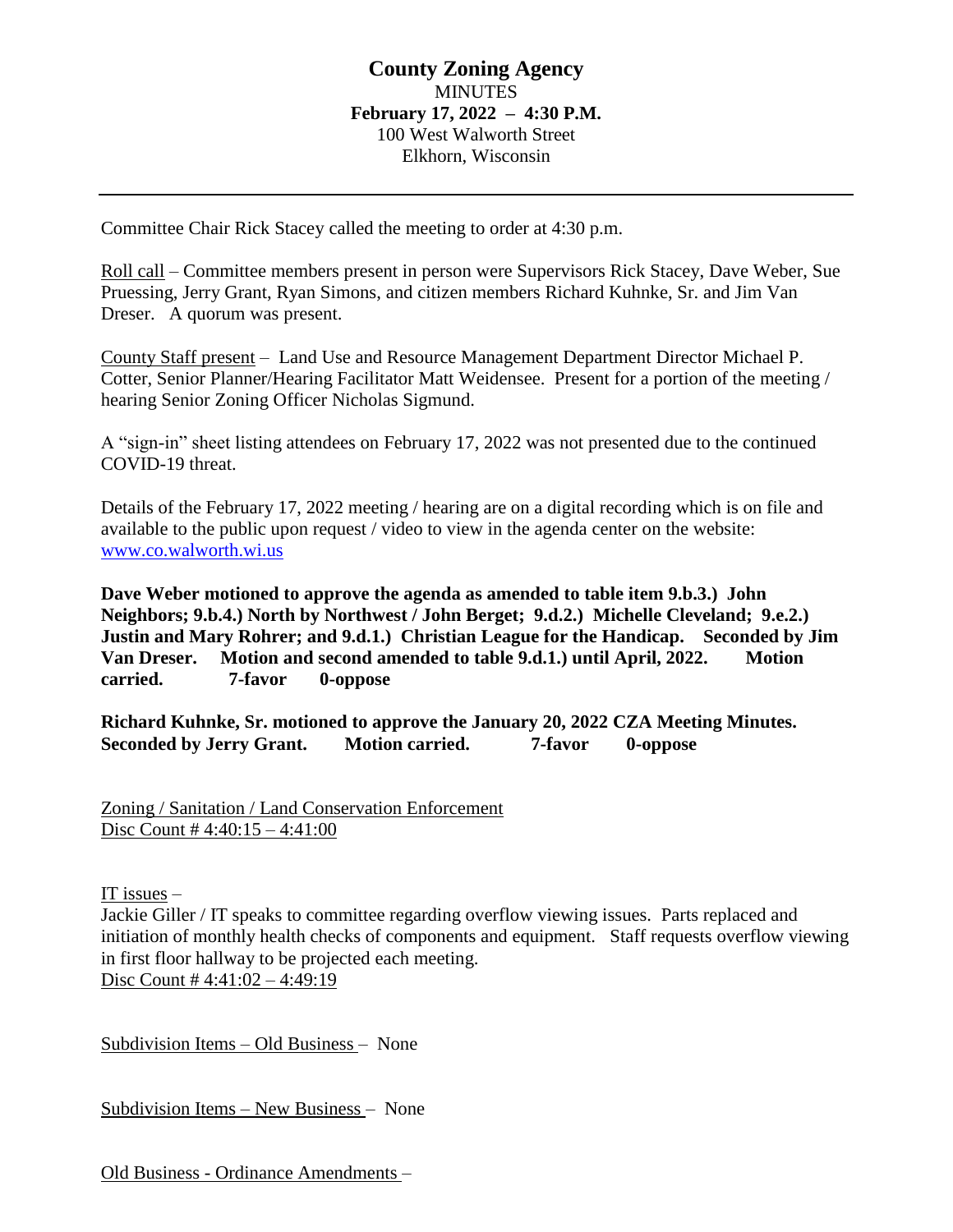1. Possible ordinance amendment regarding food trucks – Matt Weidensee / Nick Sigmund

**Staff discusses the proposed ordinance amendment concerning food trucks. Discussion by the Committee regarding areas and uses.**

**Ryan Simons motions to move the proposed ordinance amendment to a public hearing at the County Zoning Agency meeting. Seconded by Jerry Grant. Motion carried. 7-favor 0-oppose.**

This item will move forward to the March 17, 2022 County Zoning Agency meeting for a public hearing. Disc Count # 4:49:25 – 4:58:30

Old Business – Discussion Items – None

New Business - Ordinance Amendments –

1. Discuss Shoreland zoning amendments including DNR mandated and 2021 Act 105.

**Staff presents potential ordinance amendments to clean and clarify sections of the ordinances to address updates to required amendments and DNR requests, including updates regarding the Lake Geneva shore path, and new regulations concerning fencing.**

**Jim Van Dreser motions to TABLE this matter to the March CZA meeting for further discussion and potential exemptions. Seconded by Dave Weber. Motion carried. 7-favor 0-oppose.**

This item will move forward to the March 17, 2022 County Zoning Agency meeting for a public hearing. Disc Count # 4:58:34 – 5:18:25

2. Discuss Possible general zoning amendments - Nick Sigmund

**Staff presents potential ordinance amendments to clean and clarify sections of the zoning ordinances including typos, incorrect references, shed heights in Willow Run, parking regulations, definitions, etc.**

**Ryan Simons motions to move the proposed ordinance amendment to a public hearing at the County Zoning Agency meeting. Seconded by Richard Kuhnke, Sr. Motion carried. 7-favor 0-oppose.**

This item will move forward to the March 17, 2022 County Zoning Agency meeting for a public hearing. Disc Count # 5:18:27 – 5:28:30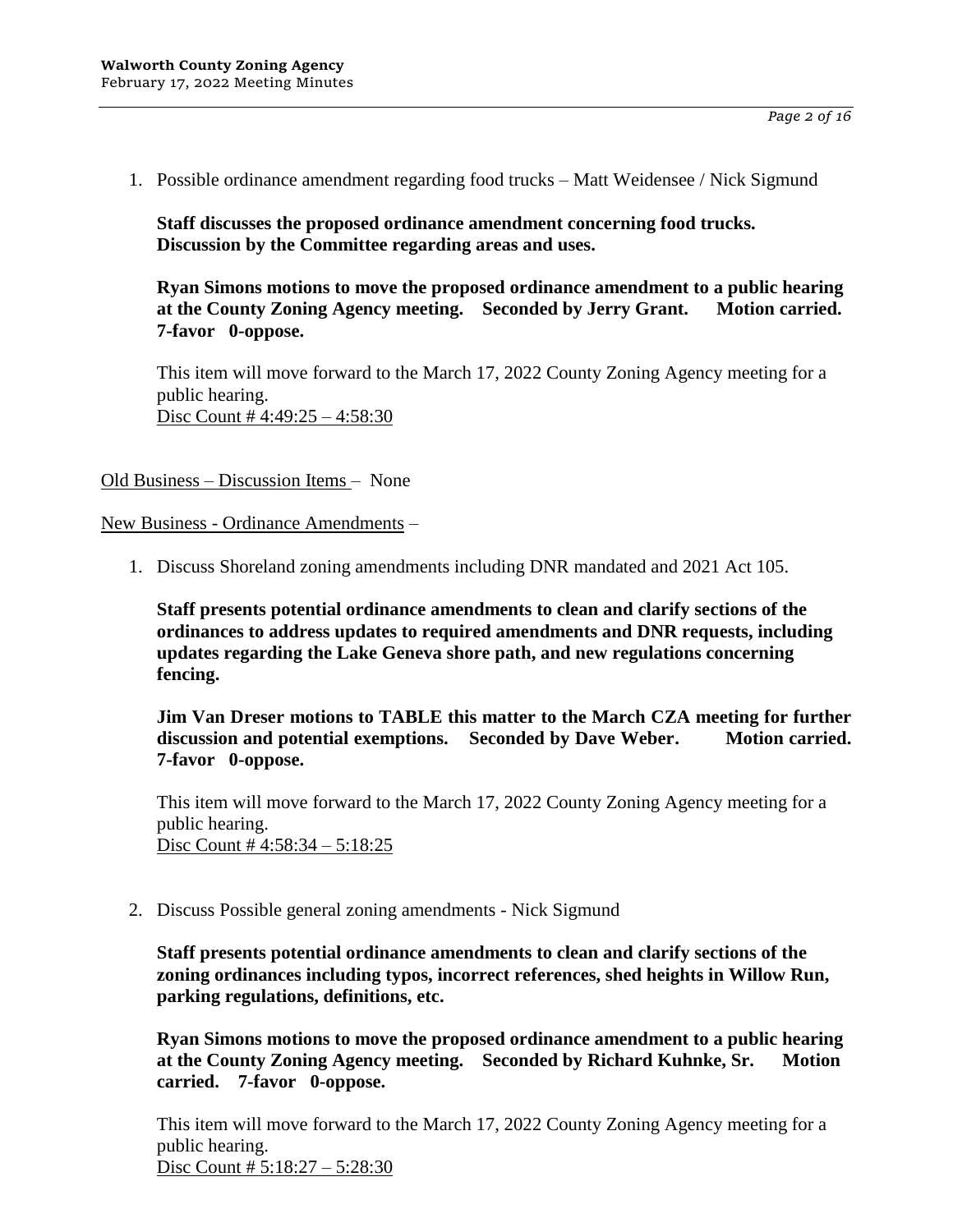3. Town of Richmond request for a "one-time event" ordinance amendment - Ryan Simons

**Ryan Simons presents item for discussion concerning a potential ordinance amendment regarding "one-time" events.**

**Ryan Simons motions to begin work on a possible ordinance amendment concerning potential "one-time" events. Seconded by Jim Van Dreser. Motion carried. 7 favor 0-oppose.** Disc Count # 5:28:32 – 5:32:59

New Business – Discussion Items –

1. Zioto Enterprises, LLC C/O George Paziotopolis – Owner, Section 8, Darien Township. Amendment of a conditional use for a three year time extension for outside storage of sheds/small barns in addition to agreement to amend an existing conditional for a gas station and convenience store on the same tax parcel by addition of a condition for three years to actively exercise the conditional use with potential for one year extension or need for new approval. Tax Parcel B D 800005.

**Amended Februray 17th, 2022 to allow extension of time for outdoor sales of shed (see #1 and 10).**

**Amended June 18th, 2020 to eliminate fireworks stand and approve sheds for one-and- one-half years (see # 1, 8, 10, 11, 12, 13, 22)** 

NAME: Zioto Enterprises, LLC

TOWN: Darien

The property owner is requesting six **three year extension starting February 17th, 2022 for** conditional use approvals for outside storage and sales of portable barns and sheds by Country Barns and temporary use for sales of firework from out of a truck. The fireworks stand is requested to be open from June 1<sup>st</sup> to July 15 of each year starting after the conditional use is approved with hours of operation from 9:00 a.m. to 9:00 p.m. There would be two employees for the fireworks truck.

Part of Tax Parcel B D 800005.

Has been APPROVED subject to the following conditions:

- 1. Approved for **one-and- one-half years one year extension starting February 17th, 2022 as per the Town** as per plan submitted for outside storage **of** sheds to be stored on site for sale.
- 2. All materials and parking of any nature will be as reflected in the Site Plan.
- 3. The applicant must obtain a Land Disturbance Erosion Control and Stormwater Management Permit from the County prior to any land disturbance activities taking place on the site.
- 4. All access to the site must be made as identified in the approved plan.
- 5. The applicant shall meet all applicable federal, state, and local regulations.
- 6. The applicant shall obtain all necessary permits for any temporary sanitary facilities and signs.
- 7. Storage-related activities, including parking, shall not occur within 25 feet of the right-of-way or within the required vision triangle.
- 8. With the exception of the shed display area no other uses shall be allowed on the site in conjunction with this approved temporary use. There shall be no other use of the premises during the term of the CUP without additional County approval.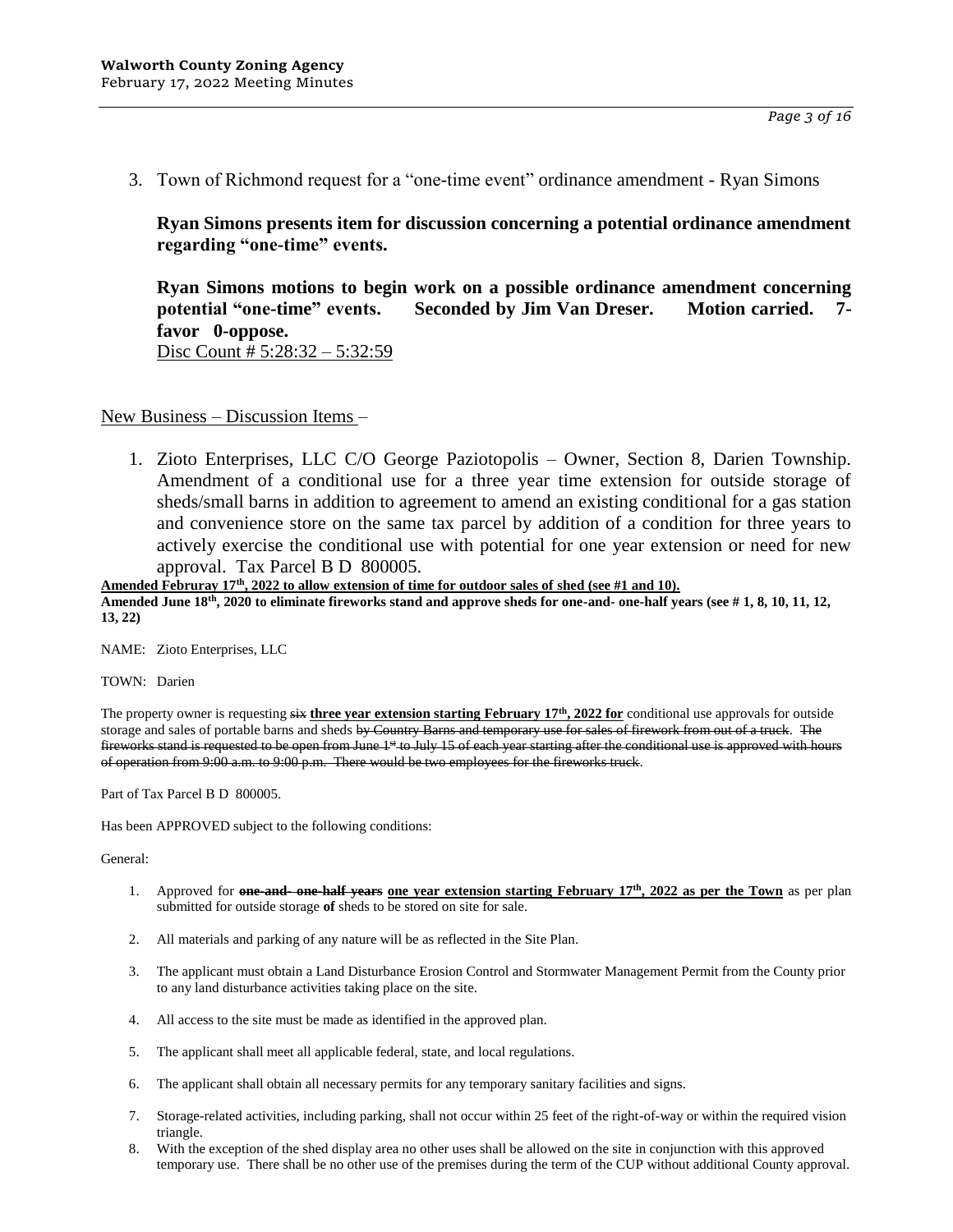- 9. Materials stored on site are limited to parking and the sheds for sale as per plan submitted.
- 10. Mini-storage sheds may be located on the premises for sale as reflected on the approved plan for **one-and- one-half one** years **as per the Town** starting on the date of this approval provided the applicant complies with all of the necessary conditions as itemized and the applicant provides the name contact phone number of the designated lessee displaying the sheds.
- 11. No permanent buildings shall be allowed on site as part of this approval.
- 12. Any changes to the character, intensity or use of this site not capable of being discerned by the Land Management Department as consistent with this approval must be brought before the County Zoning Agency for additional conditional use review.

- 13. There shall be no contractor storage yard and related activities such as fabrication, painting, welding, washing of materials or equipment, cutting, milling, chipping, sorting etc. allowed on site.
- 14. Failure to make the required contact with the County and or provide the required information for review prior to use of the site shall result in County citation and/or enforcement.
- 15. The topsoil pile located on site shall be spread on the site.
- 16. No topsoil, fill or other earthen materials may be mined and/or removed from the site.
- 17. No earthen materials, debris and or spoils may be disposed of on site.
- 18. All area utilized for temporary storage shall be covered by gravel prior to use.
- 19. The sheds shall not be used for overnight stays.
- 20. There shall be no more than 12 sheds stored on site for sale as per the Town

Dated this 20<sup>th</sup> day of June , 2019.

 $\overline{\phantom{a}}$ COUNTY ZONING AGENCY TIM BRELLENTHIN, CHAIRMAN

cc: Town of Darien, Cecil R. Logterman, Chairman, N2826 Foundry Rd, Darien, WI 53114 Town of Darien, Marilyn Larson, Clerk, N2826 Foundry Rd., Darien, WI 53114

 $\sim$  ~ ~ ~

**Amended 12-16-2021 for three years to actively exercise or get extension or expires (See # 13)**

AMENDED PLAN 12-21-01 \*\*

### **NAME: Zioto Enterprises Inc. - GEORGE PAZIOTOPOULOS** (DEPIETRO **DESIGN ASSOCIATES,APPL.)**

### **TOWN: DARIEN**

A conditional use permit for a gas station and convenience storeas specified in Section 4.0 of the Zoning Ordinances, Walworth County, Wisconsin, on lands zoned B-4 Highway Business District and described as follows:

Tax Parcel #B D 800005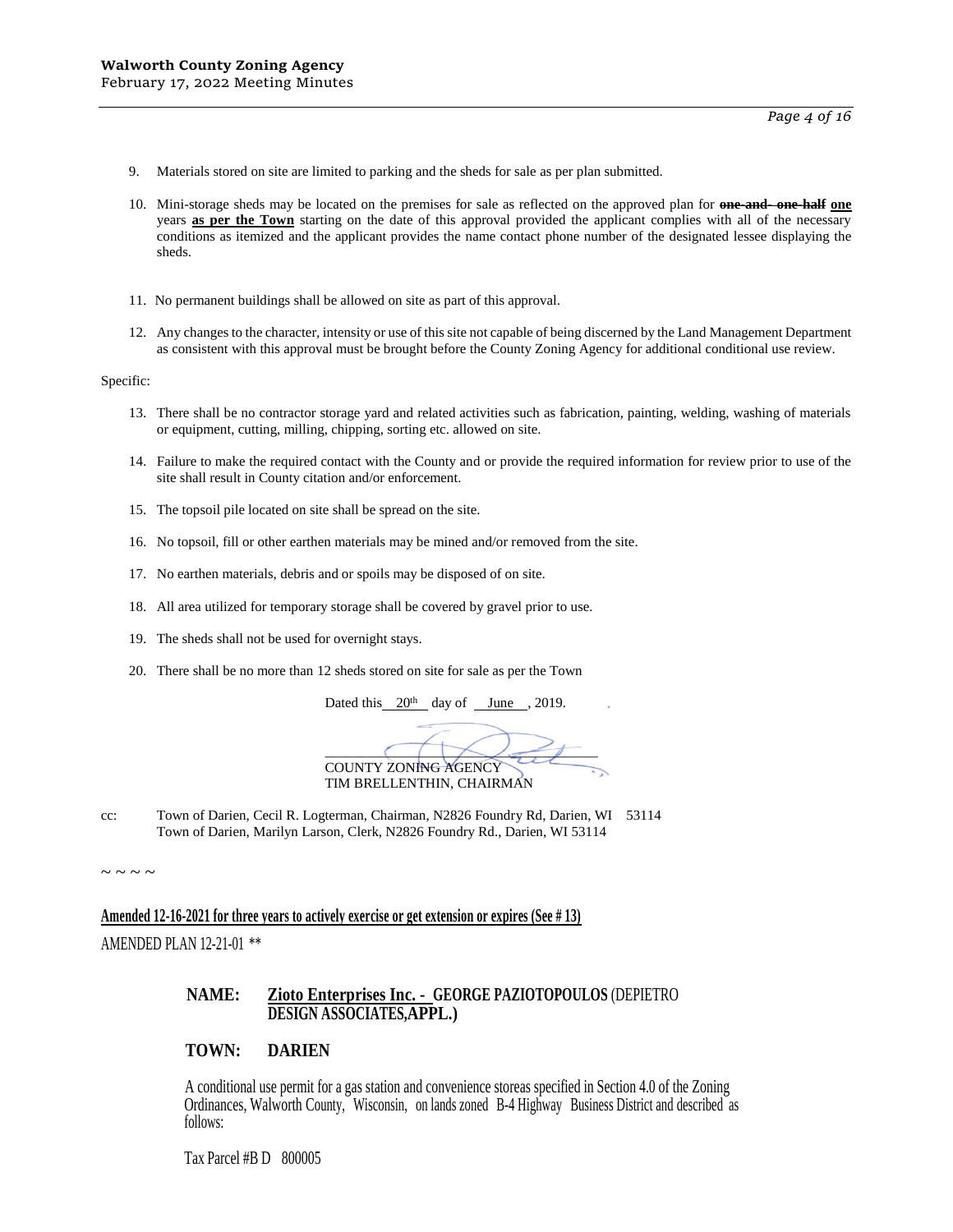Beginning at the center of the intersections of Hwy 11 & 14, running thence South 405 feet along the center of Hwy 14, thenceEast 375 feet to a point, thence North 285 feet to the center ofHwy 11, thence in a Westerly direction along the centerline of said Hwy 420 feet to the Place of Beginning. All in Section 8, Township 2 North, Range 15 East, Darien Township, Walworth County, Wisconsin.

has been **APPROVED** subject to the following conditions:

- \*\* 1. Approve as per planssubmitted.
	- 2. No outside storage of goods or materials will be allowed onsite as part of business operations.
	- 3. Parking and gas pump protection measures shall conform with all State, local and Federal regulations.
	- 4. Outside lighting to be shielded and located as per plansubmitted.
	- 5. The general location, operation and design of the proposal isapproved per plans submitted.
	- 6. Adequate noise and dust control measures to be taken duringconstruction and continued measures shall be taken to keep the parking area clean and dust free,
	- 7. Hours of operation will allow for 24-hour service.
	- 8. A landscaping plan must be submitted to the County forapproval prior to installation.
	- 9. Must meet all applicable Federal, State, County and localregulations.
	- 10. The petitioner shall beresponsible for meeting all State Highway regulations for access to the site and the locationof fuel tanks and canopy structures within the proposed future State highway right-of-way.
	- 11. Must meet the County's Land Disturbance Erosion Control andStormwater Management standards.
	- 12. Must meet State storage requirements for fencing ofgarbage/waste area.
	- 13. **Failure exercise this conditional use within three years of the approval date shall result in automatic dismissal without prejudice. The property owner may request a time extension for actively exercising the conditional use. A time extension for actively exercising the conditional use must be requested in writing during the original three-year period (Starting 12-16-2021). Any extension requested during the three-year active exercise period greater than one year beyond the original three-year period shall require additional Town and County committee approvals.**

Dated this 21st day of May, 1999.

PLANNING, ZONING, AND SANITATION COMMITTEE ROBERT W.TILTON, CHAIRMAN

\*\* The Committee has approved the amended plan as in the file as of 12-21-01.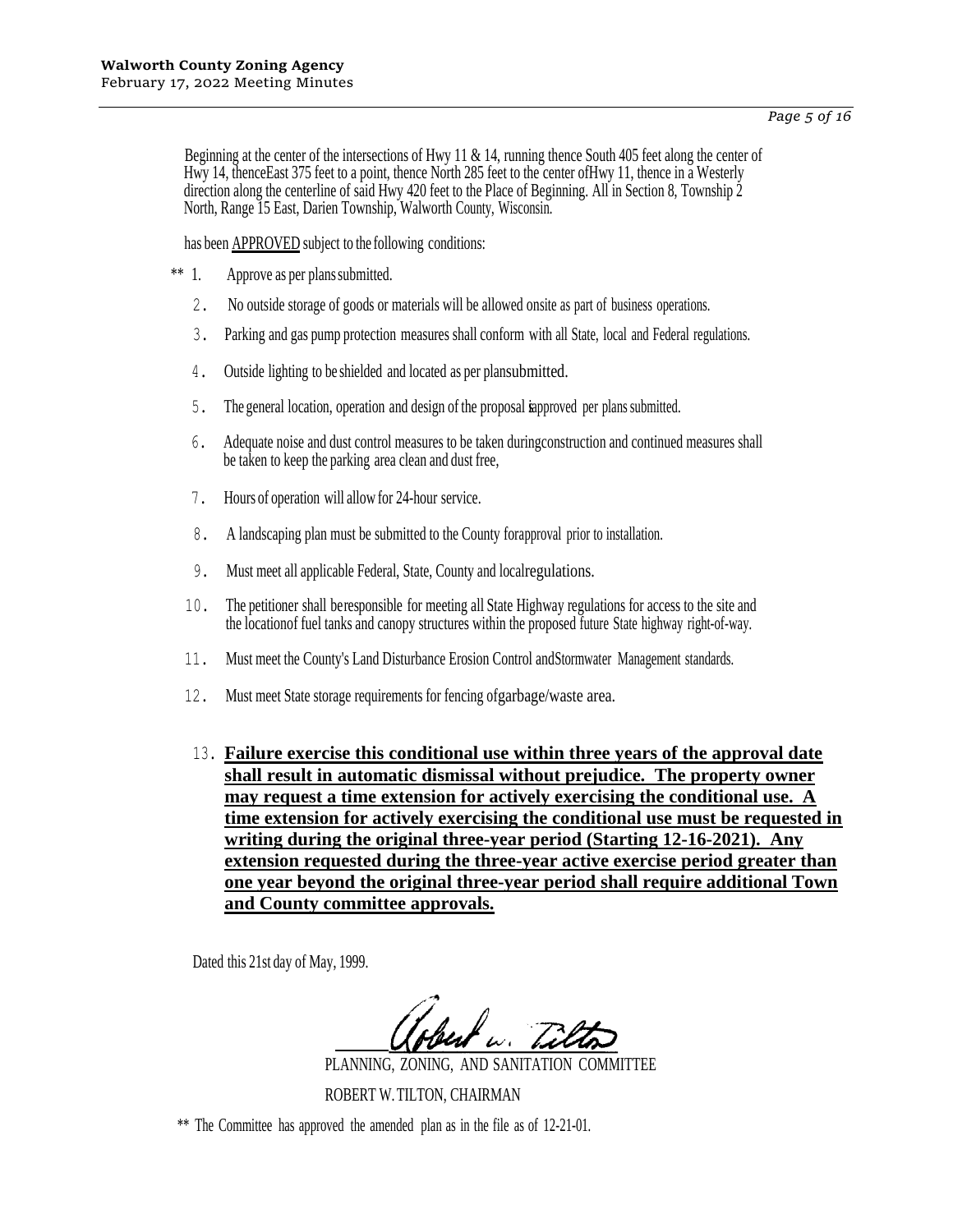**Staff presents request. Discusses request and agreement by Applicant to incorporate the 3 year condition to exercise the existing conditional use, with potential of future extension.**

**No one appears regarding this matter.**

**Jim Van Dreser motioned to approve the requested amendment for sales of sheds for one (1) year and include the three year expiration on the original gas station conditional use as presented, without the potential for a one year staff extension. Seconded by Richard Kuhnke, Sr. Motion carried 7-favor 0-oppose.** Disc Count # 5:33:00 – 5:39:32

2. **Jeremy & Simona Ebner – Owner**, Section 22, Troy Township. Amendment of a conditional use for adding three additional cabins and a pavilion to a recreational campground. Tax Parcel L T 2200002, L T 2200005A.

#### **Amended conditional use on 2/17/2022 for three additional cabins and a pavilion with associated camp guest numbers: See #1, 4, 5, 6, 7, 8.**

**Amended by conditional use approval 9/16/2021: See #1, 3, 4, 5, 6, 7, 8 and removal of #43.**

NAME: Jeremy and Simona Ebner

TOWN: Troy

Currently Camp Kettlewood has conditional use approval for a campground facility containing a Public/Private Campground, a Planned Campground Development and Recreational Campgrounds that share a single exterior campground facility buffer, water, toilet and bathhouse facilities and allows a limited number of group family related events. The Public/Private Campground allows tent camping on an individual basis with the camping guest providing their own mean of shelter. The Planned Campground Development allows campsites for park model trailers used seasonally but allow to stay all year round for individual guest. The Recreational Camps allow for seven group recreational camp areas each that could be used by a separate group of association. The group sites contain between three and eight camp units which by the Zoning Ordinance may be permanent structures. The owner is approved to use permanent/seasonal tent like structure as the camp units. Parking, interior campground trails and road, water, bathhouses and toilet facilities must meet with State and local regulations.

The property owners are requesting the follow change exceeding 25% of the existing camp units and therefore requiring conditional use review as if establishing the use anew.

As per condition, #5 of the existing conditional use, an amendment is required prior to conversion of the seasonal tent structures within the recreational camps to permanent cabins. The request is to have five of the proposed 14 recreational camps to contain 13 permanent solid wall cabins. In addition, the current group recreational camps each had a minimum of three to eight camp units. The proposed plan reduces the group camps to two to seven units per group camp. The total changes per camp type are as follows:

#### **On February 17th, 2022 the conditional use for the campground is further amended to include the changes as follows:**

- 36 **55 58** Units (Structure type shelters  $=$  42 tents and of which 13 16 are solid wall cabins) in the recreational camp;  $\neq$ **14 16** Group Rec Camps "Sites"
- 13 **8** Units (trailer, park models) **(tents/pop-ups campers, trailers)** in the public campground; 13 **8** Camp Sites
- 8 **10 8** Units (tents/pop-ups campers, trailers) **(trailer Park Models)** in the planned campground; 8 **10 8** Camp Sites
- Total Campground Facility 57 **73 74** Units (shelter types) ; Total 28 **32** Camp Sites
- Parking spaces totaling 54 are increased to **97** regular parking spaces.
- Temporary grass parking spaces totaling 60 for events/overflow are expanded to **104**.
- Relocation of the family event area
- Added event bonfire pit location
- Restrooms totaling nine are proposed to be reduced to **eight** with updates and relocation.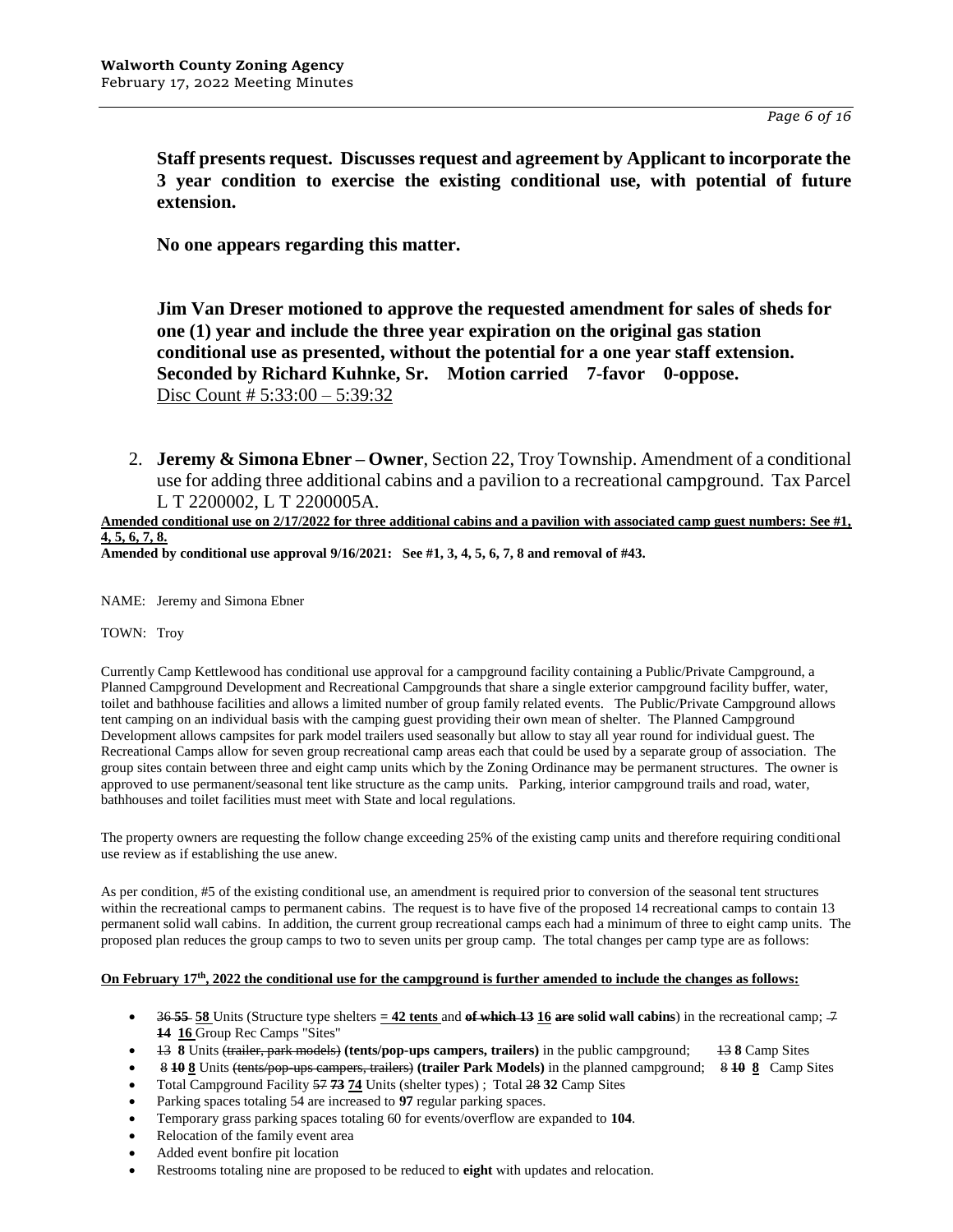*Page 7 of 16*

#### **Add a 50' X 80' pavilion to event location**

Part of Tax Parcel L T 2200002, L T 2200005A

Has been **APPROVED** subject to the following conditions:

General:

- 1. The requested encampment is approved as per the plan submitted **and amended 9/16/2021** for a campground facility containing a Public/Private Campground, a Planned Campground Development and a Recreational Campground **and further amended 2/17/2022** with all additional conditions.
- 2. The total campground facility (all three campground) shall share a single exterior campground facility yard/buffer, parking, water, toilets and bathhouse facilities meeting all State and local regulations and requirements of the zoning ordinance with exception of variances granted for exterior boundary setbacks as specified in the variance approval.
- 3. The Public/Private Campground would have a total of thirteen (13) **eight (8)** campsites allowing tent camping on an individual basis with the camping guest providing their own mean of shelter.
- 4. The Planned Campground Development would allow eight **ten (10) eight (8)** campsites for park model trailers to be seasonally used but allow to stay in place year round and used by individual guest.
- 5. The Recreational Camp shall allow for seven **14 16** -group recreational campsite areas each to be used by a separate group of association. The group sites contain between three and eight **two and seven** camp units for a total of 36 **54 58** camp units or shelters as specified on the approved plan. The recreational camp structures shall be permanent/seasonal tent structure **or 13 16 walled cabins**. An amendment of this conditional use approval shall be required prior to **further** conversion of the seasonal tent structures to more permanent cabins.

36 **54 58** Units (permanent/seasonal tent structure **of which 13 16 are solid wall cabins**) in the recreational camp; 7 **14 16** Group Rec Camp

13 **8** Units (tents/pop-up campers, trailers) in the public/private camp; 13 **8** Camp Sites

8 **10 8** Units (park model trailers) in the planned campground; 8 **10 8** Camp Sites

Total 57 73 74 Units (shelter types); Total 28 32 Camp Sites

- 6. The total capacity of the campground facility for camping guests shall be 150 **192 194.**
- 7. The campground facility (all three campground together) shall allow for up to 12 family related event (events as defined by Farm Family Business Wedding Barns definition as weddings, baby showers, anniversaries, family reunions, and similar family related events) to be allowed on the whole 57 **73 74** unit/28 **32**site campground facility per year.
- 8. The whole campground facility shall be rented or occupied by a single associated group when having an event. The maximum number of attendees for each event shall be 300 **384 388** people made up of 150 **192 194** guest consisting of the campground facility capacity and 150 **192 194** day visitors. Seasonal family related events are limited to a use that requires no buildings, structures or improvements other than those existing on the recreational camp, and does not impair or limit the current or future use of the site for camp purposes. No public assembly uses shall be allowed on site with the exception of the seasonal family related events.
- 9. Rental of the camp for seasonal family related events shall be by appointment only. The property owner shall keep of log of all family related events held including the name of the family or group, purposes of the gathering, dates, times and total capacity proposed. The property owners shall make the log available to the Town and or County upon request.
- 10. Seasonal family related event hours shall be from Friday and Saturday from 9:00 a.m. to 12:00 a.m. (midnight) and Sundays 9:00 a.m. to 6:00 p.m. during the months of May, June, July, August, September and October.
- 11. The property owner's responsibility to obtain any commercial building permit and fire code permit approval necessary from the appropriate building inspector/fire inspector prior to use of the campgrounds for approved seasonal family related events.
- 12. Bathrooms: Portable toilets shall be provided for additional service and a pumping contract shall be provided to the county to assure maintenance and removal at the end of the any seasonal family related event.
- 13. All food and beverages shall be brought on site by the family renting the campground for the specific seasonal related family event or by a caterer hired by the family renting the campground.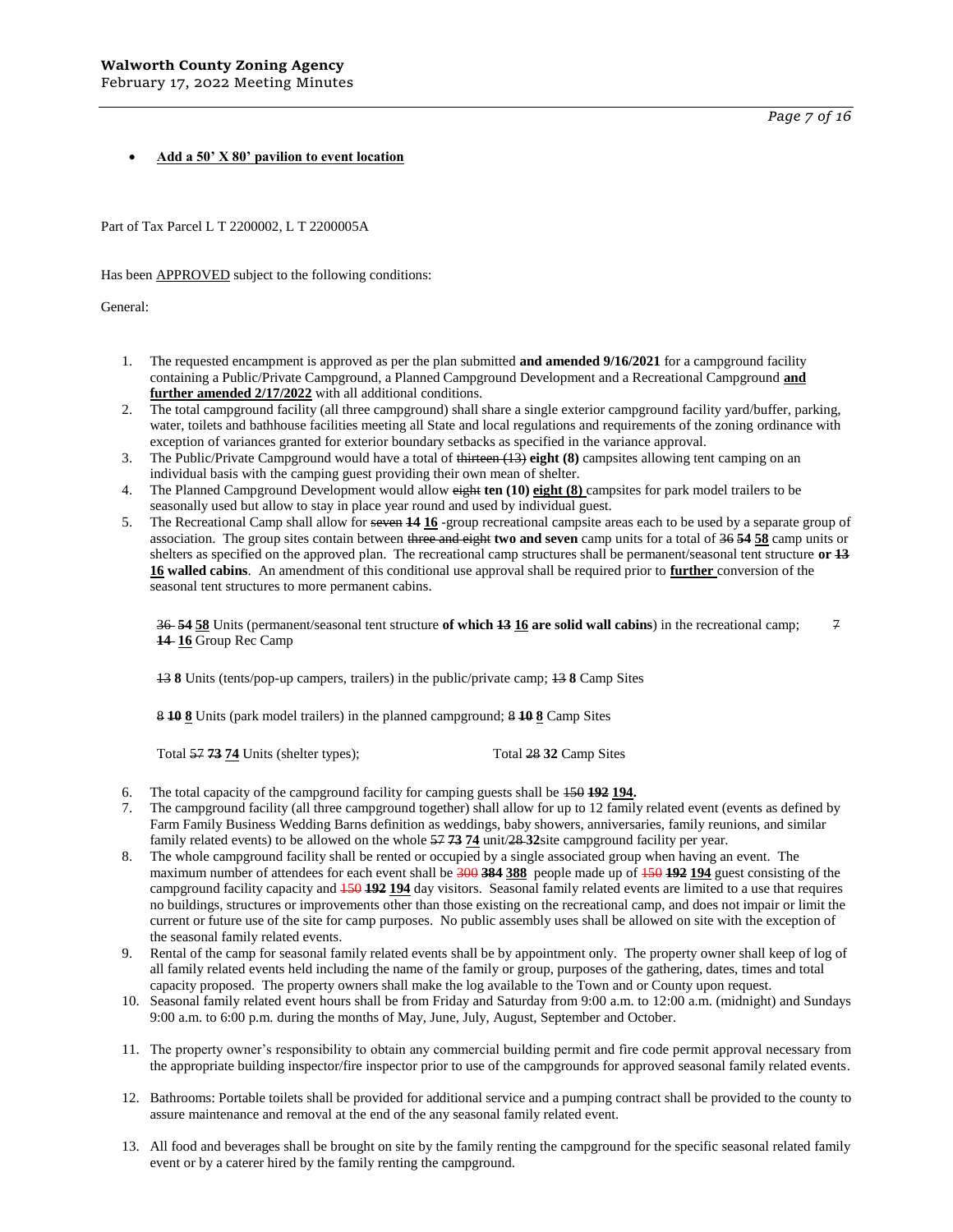- 14. No permanent liquor license shall be applied for or issued for the premises under this approval as a campground allowing seasonal family related events. No portion of the campground shall become a bar/tavern.
- 15. Alcoholic beverages sold on site must be purchased from and dispensed by a licensed provider. All alcoholic beverages sold on site must be served by a certified bartender in compliance with all laws and regulations established by appropriate governmental units including no service to underage or intoxicated guests.
- 16. No retail sales other than beverages during an event shall be allowed on site.
- 17. There shall be a detailed approved site plan identifying outdoor areas used for seasonal family related events including amenities such as but not limited to outside cooking, bonfires, outdoor music, party tents, the parking area and portable toilets if provided.
- 18. Outdoor bonfires shall be in an acceptable location within a fire ring as specified on the site plan.
- 19. There shall be no fireworks or firework displays launched from the campground during use for a seasonal family related event.
- 20. Garbage shall be removed from the property on the Monday after a seasonal family related event, at the latest.
- 21. The site shall be owner occupied with the current girls scout camp main structure to be used as a caretaker's quarters and home for the property owners. The caretaker's quarters shall not be rented out or used by camping guests. No use for the bathroom by campers.
- 22. Use of the grounds shall be limited to the recreation camp activities.
- 23. All housing for the campground users shall occur in the campground shelters as identified on the plan.
- 24. The project must meet with all State, Federal and local approvals.
- 25. The applicant must obtain all required County Zoning permit.
- 26. Hours of operation for the campgrounds shall be as stated in the plan of operations.
- 27. Quite hours for the campgrounds shall be set between 10:00 p.m. and 6:00 a.m.
- 28. Sufficient adult supervision must be present at all times when the camp is used by children.
- 29. No animals for a petting zoo may be brought on site without additional conditional use approval.
- 30. The applicant must obtain an approved Land Disturbance, Erosion Control and Stormwater permit from Land Conservation if required by Ordinance.
- 31. The project site must meet with all County sanitary requirements.
- 32. All perimeter fencing shall be maintained as identified on the project plan.
- 33. The applicant obtaining adequate liability insurance and keep the insurance current during the life of this conditional use.
- 34. All lighting must be shielded and directed on to the property.
- 35. Parking must meet with requirements of the county zoning ordinance. All parking must be in compliance with County requirements within 60 days of this approval.
- 36. The applicant shall obtain a Walworth County sign permit prior to placement of any sign on site.
- 37. The owner of the property shall release, indemnify and hold harmless Walworth County and its agents and employees from all liability, claims, demands, causes of action, costs, or losses for personal injuries, property damage or loss of life or property as a result of exercising this approval.
- 38. If the Land Management Department determines that changes in either the character of the use or the intensity of the use are not consistent with this approval, then those changes must be brought before the County Zoning Agency for approval.
- 39. Failure to actively exercise this conditional use within three years of the approval date shall result in automatic dismissal without prejudice. The property owner may request a time extension for actively exercising the conditional use. A time extension for actively exercising the conditional use must be requested in writing during the original three year period. Any extension requested during the three year active exercise period greater than one year beyond the original three year period shall require additional Town and County committee approvals.

- 40. The parking standards have been modified by this conditional use to allow overflow parking on the grass during the occasions of events as depicted of the project plan. Normal campground (non-event) use shall use the surfaced parking as depicted on the project plan.
- 41. There shall be no more than two dogs or pets (by County Zoning Ordinance) allowed per camp unit and all pets shall be kept in the presents of the owner/caretaker on a leash or contained when on site.
- 42. Examples of glamping internet links provided are not accepted as part of the conditional use application or approval.

Dated this  $16<sup>th</sup>$  day of September , 2021.

\_\_\_\_\_\_\_\_\_\_\_\_\_\_\_\_\_\_\_\_\_\_\_\_\_\_\_\_\_\_\_\_\_\_\_\_\_\_\_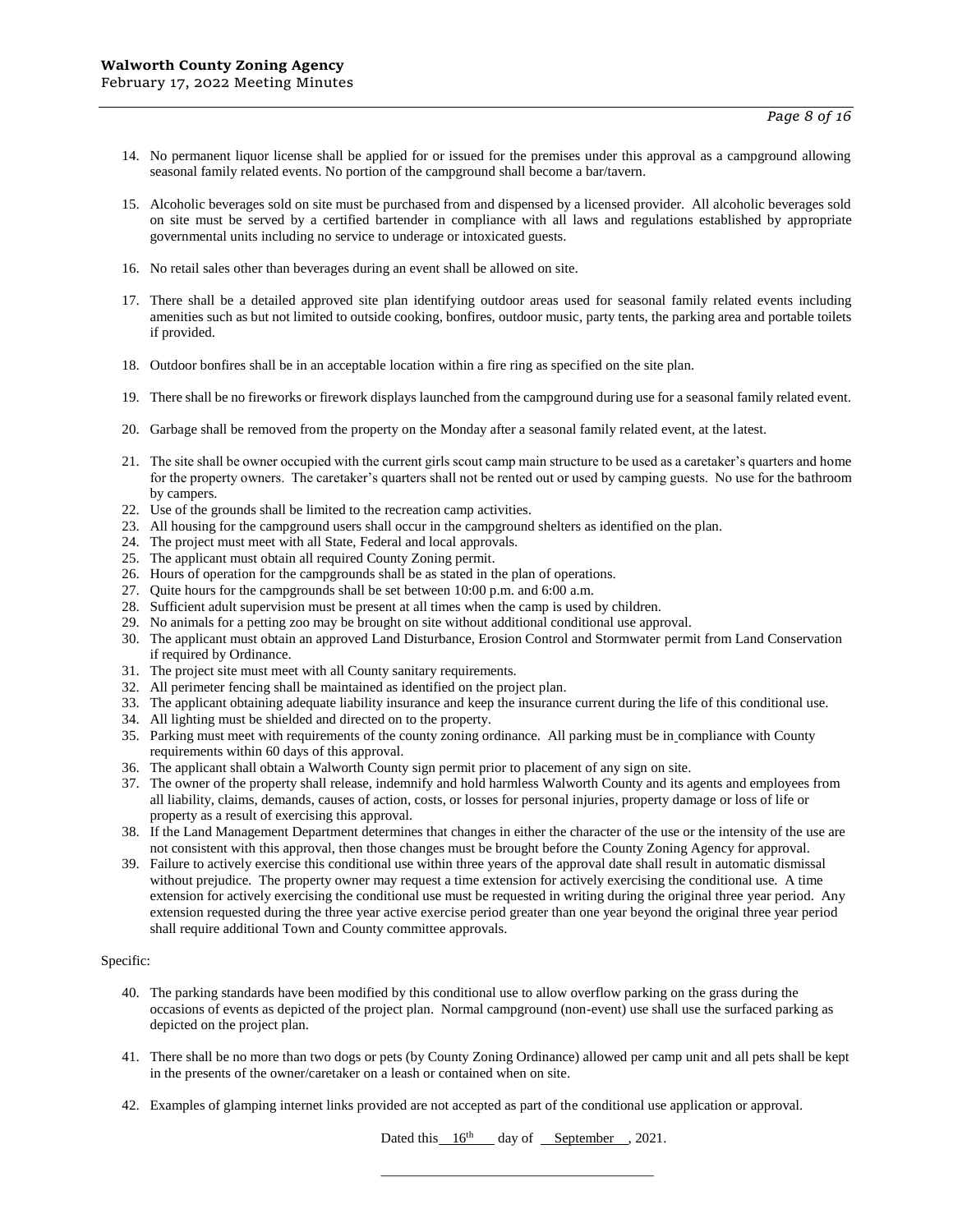*Page 9 of 16*

#### COUNTY ZONING AGENCY RICK STACEY, CHAIRMAN

cc: Town of Troy, **John Kendall, Chairman,** N8870 Briggs Street, East Troy, WI 53120 Town of Troy, **Tracey Raymond**, Clerk, N8870 Briggs Street, East Troy, WI 53120

## **Staff presents request.**

**Jim Van Dreser motioned to approve. Seconded by Jerry Grant. Motion carried 7-favor 0-oppose.** Disc Count # 5:39:56 – 5:41:50

# **TABLED – NO TOWN DECISION**

3. **John Neighbors – Owner**, Section 25, Delavan Township. Amendment of a conditional use for a request for a one time exemption for a Thursday wedding using the outdoor food and beverage area, outdoor food and beverage for rehearsal dinners, clarification of non-event outdoor activities and activities that may occur under the existing coffee shop outdoor food and beverage conditional use approval. Tax Parcel F D 2500019.

# **TABLED – NO TOWN DECISION**

4. **North by Northwest, LLC C/O John Berget – Owner**, Section 25, Delavan Township. Amendment of a conditional use for storage facilities in the A-4 Agricultural Related Manufacturing, Warehousing and Marketing District for modification of an allowable nine sq. ft. sign to a 40 sq. ft. sign. Tax Parcel FA499900002.

**5:\_41\_\_ p.m.:**

Ordinance Amendments – None

Rezones with Conditional Uses –

# **TABLED – NO TOWN DECISION**

1. **Christian League for the Handicapped, Inc. dba Inspiration Ministries – Owner, Abbey Provident Venture, LLC C/O Richard Donner – Applicant**, Section 2, Walworth Township. Rezone approximately 4.13 acres of P-2 Institutional Park District land to the C-2 Upland Resource Conservation District with conditional use for a separate approximately 20.9 acres parcel for an existing recreational camp to operate as the Lake Geneva Hospitality Academy. Part of Tax Parcel E W 200013.

# **TABLED – NO TOWN DECISION**

2. **Michelle Cleveland – Owner**, SW ¼ of Section 10, Richmond Township. Rezone approximately .55 acres of A-1 Prime Agricultural Zone District property to the A-4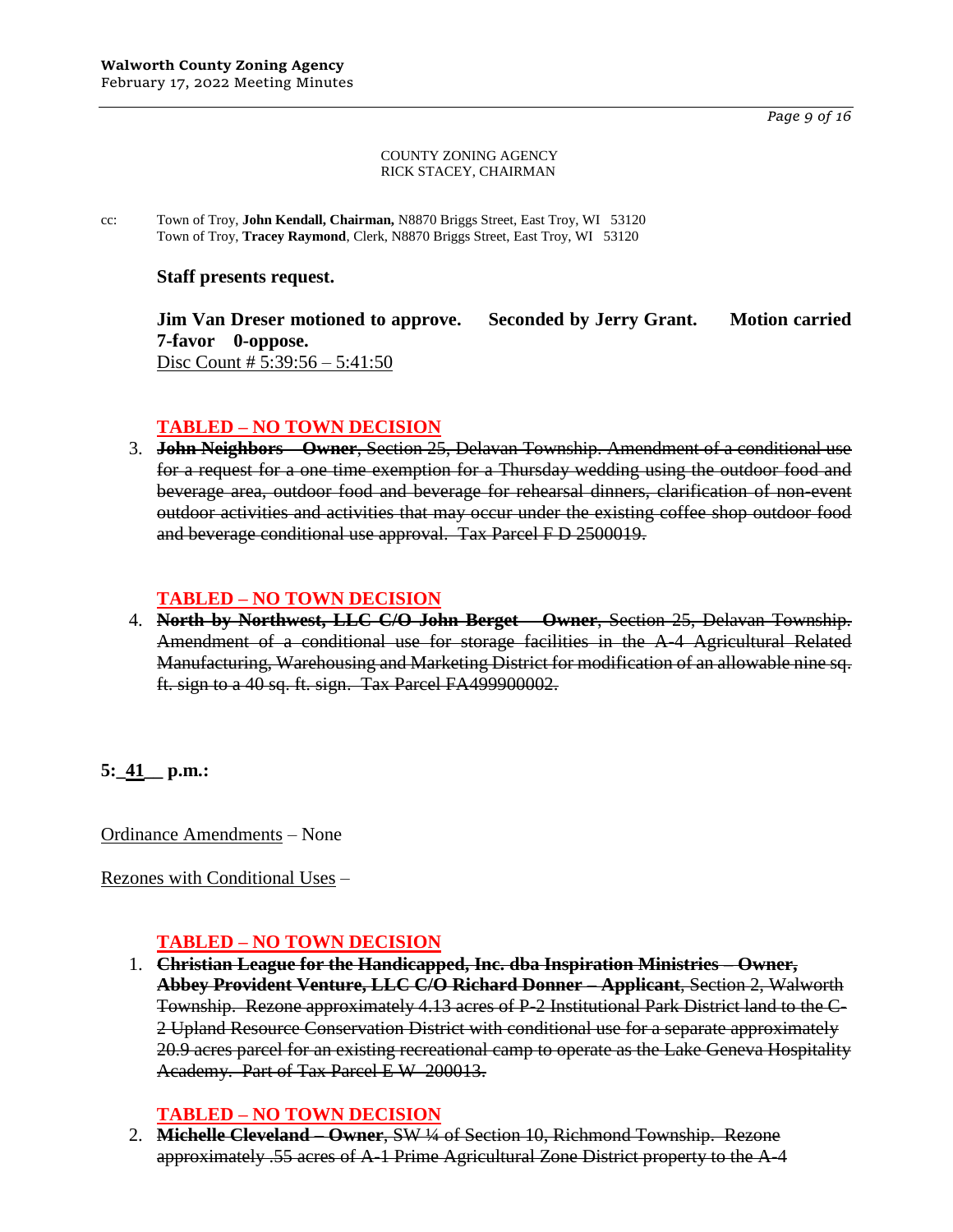Agricultural Related Manufacturing, Warehousing and Marketing District. The rezone is requested in order to obtain conditional use approval for a commercial green house with sales of agricultural plant and ancillary non-agricultural items (decorative garden item such as pottery, concrete statuary, metal signs, sculptures and garden spinners) subject to a detailed plan approved by the Committee. Part of Tax Parcel CA337600001.

3. **Gerald D. and Michelle L. Morgan – Owners**, NW ¼ of Section 32, Sugar Creek Township. Rezone .64 acres of A-1 Prime Agricultural Zone District property to the A-4 Agricultural Related Manufacturing, Warehousing and Marketing District in order to obtain conditional use permit approval for a contractor storage yard for a landscaping business. Part of Tax Parcel GA492900001.

- 1. Approved as per plan submitted for a contractor storage yard, for a landscaping business and with all additional conditions.
- 2. All uses of the site shall meet applicable Federal, State, County and local regulations including commercial building inspection.
- 3. Outside lighting shall be shielded and directed on site.
- 4. The applicant must obtain all required zoning permit approvals including sign permits.
- 5. The applicant must obtain the required County Highway Department approval for use of the access for the business.
- 6. No fill, debris, branches or leaves may be disposed of on-site outside of designated storage areas.
- 7. No burning of waste materials shall occur on site.
- 8. The applicant must obtain a County Land Disturbance Erosion Control and Stormwater Management Permit from the County Conservation Office if required by ordinance.
- 9. All parking and access to the site shall meet County requirements. All parking shall be installed according to County requirements within 60 days of this approval. Vehicle parking shall be located as identified on the approved plan of operations.
- 10. The project site must be kept neat, clean, and mowed. The site shall be maintained in a nuisance free condition. The owner shall be held solely responsible for the control of dust, odors, fire, vermin, insects, rodents, filth, fluid/oils spills, groundwater and surface water contamination and windblown materials resulting from past and future operations on this site.
- 11. Implementation of dust and noise control measures shall occur at all times on site.
- 12. On site hours of operation shall be from 6:00 a.m. to 6:00 p.m. Monday through Saturday with extended hours until 9:00 p.m. for return of equipment from offsite work locations.
- 13. All perimeter fencing shall be maintained as identified on the project plan.
- 14. The operator shall obtain adequate liability insurance and keep the insurance current during the life of this conditional use.
- 15. No on-site general public sales shall be allowed from the contractor storage yard.
- 16. No business activities other than specified in the plan of operations may be conducted from out of the facilities.
- 17. No storage of chemicals, petroleum products and flammable materials shall occur on site unless stored in a containment facility meeting State requirements.
- 18. The owner must provide a waste disposal plan stating where all trash, metal filings, drain oil and other fluids are disposed and shall follow the approved plan during operations on site.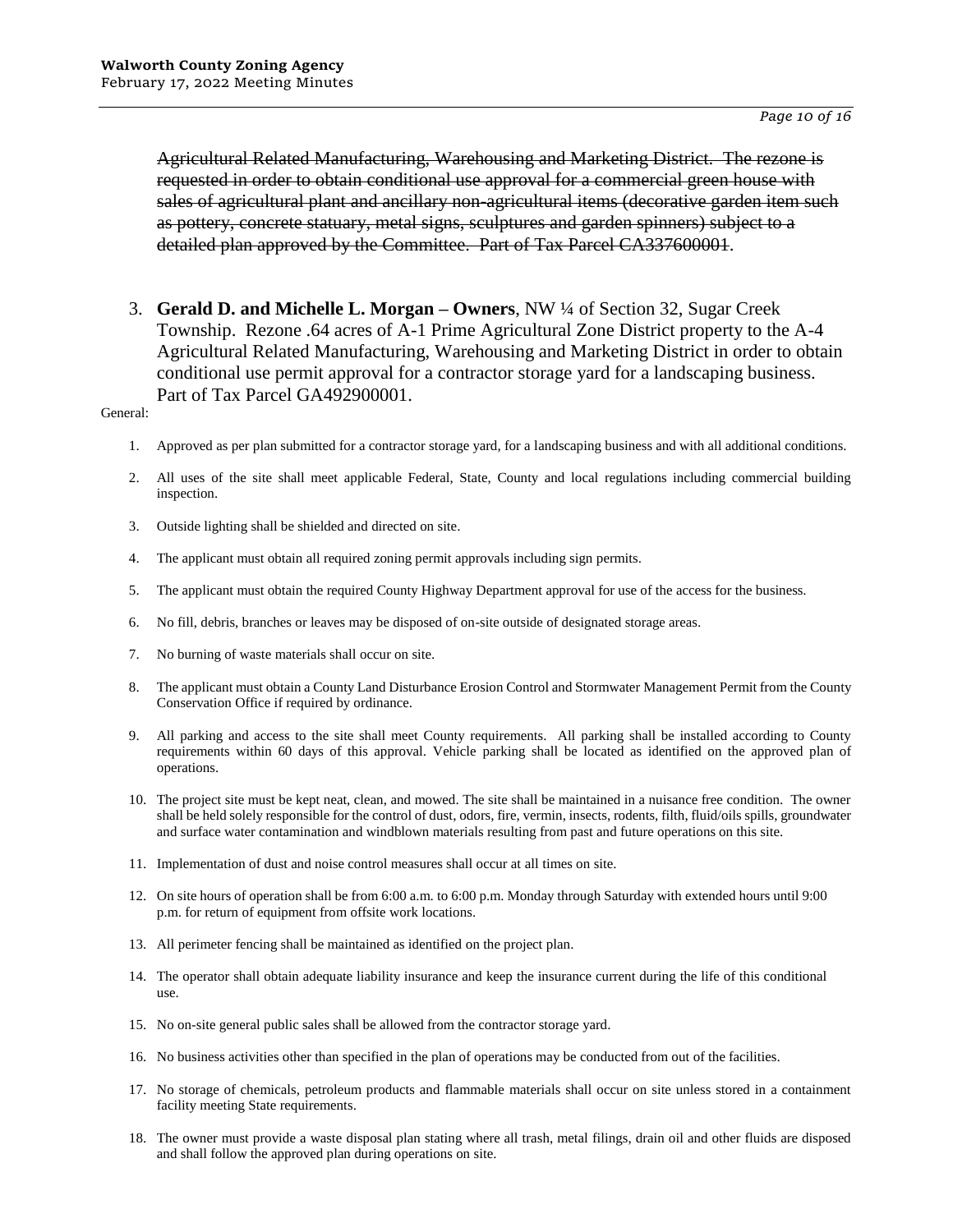- 19. Outside storage is limited to the type, quantities and location of material associated with the business as identified on the plan of operations. No outside storage areas including displays of goods are allowed in the required setback areas.
- 20. No outside storage of chemicals shall occur on site.
- 21. No dumping of chemical waste shall be conducted outside of the building. All discharge of chemical waste to the holding tank or septic system shall be pre-approved by the County sanitarian.
- 22. All flammable waste materials shall be stored in a non-flammable, enclosed container and be gated in a non-combustible fence.
- 23. The owner shall obtain approval of a pollution prevention plan from the County Land Conservation Office and a hazardous spill plan from the State if required by law.
- 24. No occupancy shall be allowed for the business activity approved by this conditional use until all conditions of approval are met.
- 25. Walworth County staff may conduct inspections necessary to ensure site is operated and maintained according to applicable regulations.
- 26. If the Land Management Department determines that changes in either the character of the use or the intensity of the use are not consistent with this approval, then those changes must be brought before the County Zoning Agency for approval.
- 27. Failure to actively exercise this conditional use within three years of the approval date shall result in automatic dismissal without prejudice. The property owner may request a time extension for actively exercising the conditional use. A time extension for actively exercising the conditional use must be requested in writing during the original three-year period. Any extension requested during the three-year active exercise period greater than one year beyond the original three-year period shall require additional Town and County committee approvals.

- 28. Only trucks, trailers and equipment owned by the property owner's landscaping business shall be allowed to be stored within the A-4 zoned area.
- 29. All equipment shall be stored behind the shed as per the Town.
- 30. The County reserves the authority to require any outside stored materials to be removed from the site within 48 hours of a determination the storage is inconsistent with this approval, has become unsightly or is detrimental to human health and safety.
- 31. There shall be no expansion of this contractor storage yard without new conditional use approval.
- 32. There shall be no extension of use on-site into industrial use without first obtaining required industrial zone district approval. Approval of industrial zoning at this location is not guaranteed and would require consistency review with the Town and County Land Use Plans.

## **Staff presents request and indicates this is consistent with Farmland Preservation and County 2050 Land Use Plan.**

**Gerald and Michelle Morgan speak regarding the application for questions.**

**Jerry Grant motioned to approve. Seconded by Dave Weber. Motion carried. 7-favor 0-oppose.**

The rezone petition will move forward to the March 8, 2022 Walworth County Board for possible action. Disc Count # 5:47:45 – 5:51:50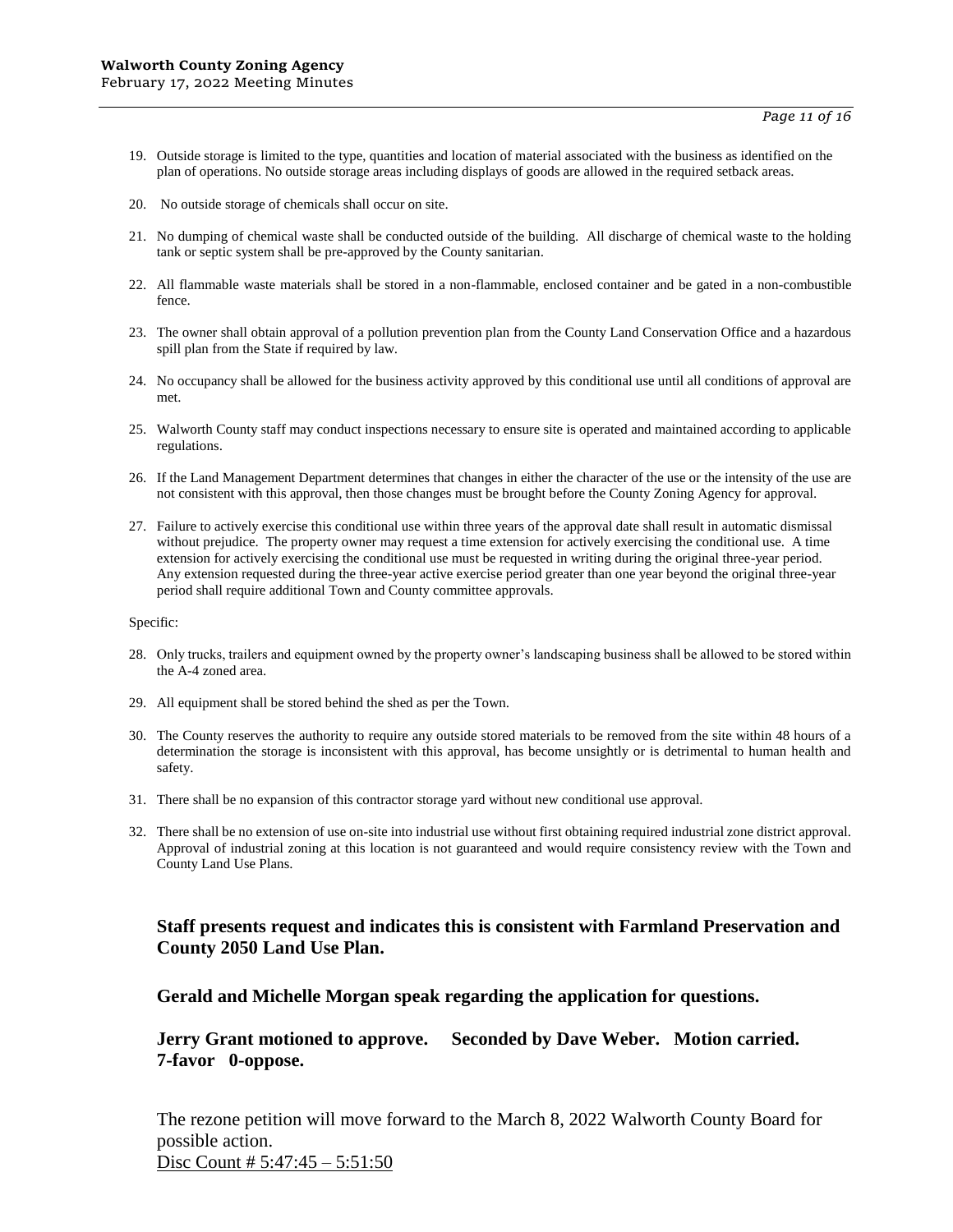*Page 12 of 16*

Rezones –

1. **Robert and Brenda Case – Owners,** NE ¼ of Section 15, Linn Township. Rezone of their lots from B-6 Bed and Breakfast District to the R-1 Single Family Residential District, as they are no longer running a bed and breakfast from their residential home. Tax Parcels I L 1500002 and 2B.

## **Staff presents request. Applicant called in to the hearing and hung up/disconnected multiple times.**

**Richard Kuhnke, Sr. motioned to approve. Seconded by Dave Weber. Motion carried. 7-favor 0-oppose.**

The rezone petition will move forward to the March 8, 2022 Walworth County Board for possible action. Disc Count # 5:51:53 – 5:55:25

# **TABLED – NO TOWN DECISION**

2. **Justin and Mary Rohrer – Owners**, SE ¼ of Section 31, East Troy Township. Rezone 17.98 acres of A-1 Prime Agricultural Zone District property to the C-2 Upland Resource Conservation District in order to create three rural density residential single-family lots. Tax Parcel P ET3100008.

# Conditional Uses –

1. **Wisconsin Resorts, Inc. C/O Bruce Firestone – Owner**, NE ¼ of Section 12, LaFayette Township. Conditional use approval for public assembly and outdoor food and beverage on land zoned B-5 Planned Commercial-Recreational Business District in order to hold summer and fall outdoor events for up to 3000 people per day. Tax Parcels K LF 1200001A, 1B and 10.

- 1. Approved per plans submitted for seasonal use of an outdoor events area for public assembly and outdoor food and beverage in conjunction with a principle use indoor hotel and resort.
- 2. Use of the grounds shall be limited to the uses as stated in the plan of operations.
- 3. All public assembly outdoor seating and food and beverage consumption must be within the area as specified on the approved site plan.
- 4. All storage areas, materials and equipment shall be located as defined on the plan of operations.
- 5. The site shall meet all applicable Federal, State, County and local regulations.
- 6. The applicant must obtain all required zoning permit approvals including a sign permit.
- 7. The property owner must obtain the required County sanitary permit approval for facilities to be located on site.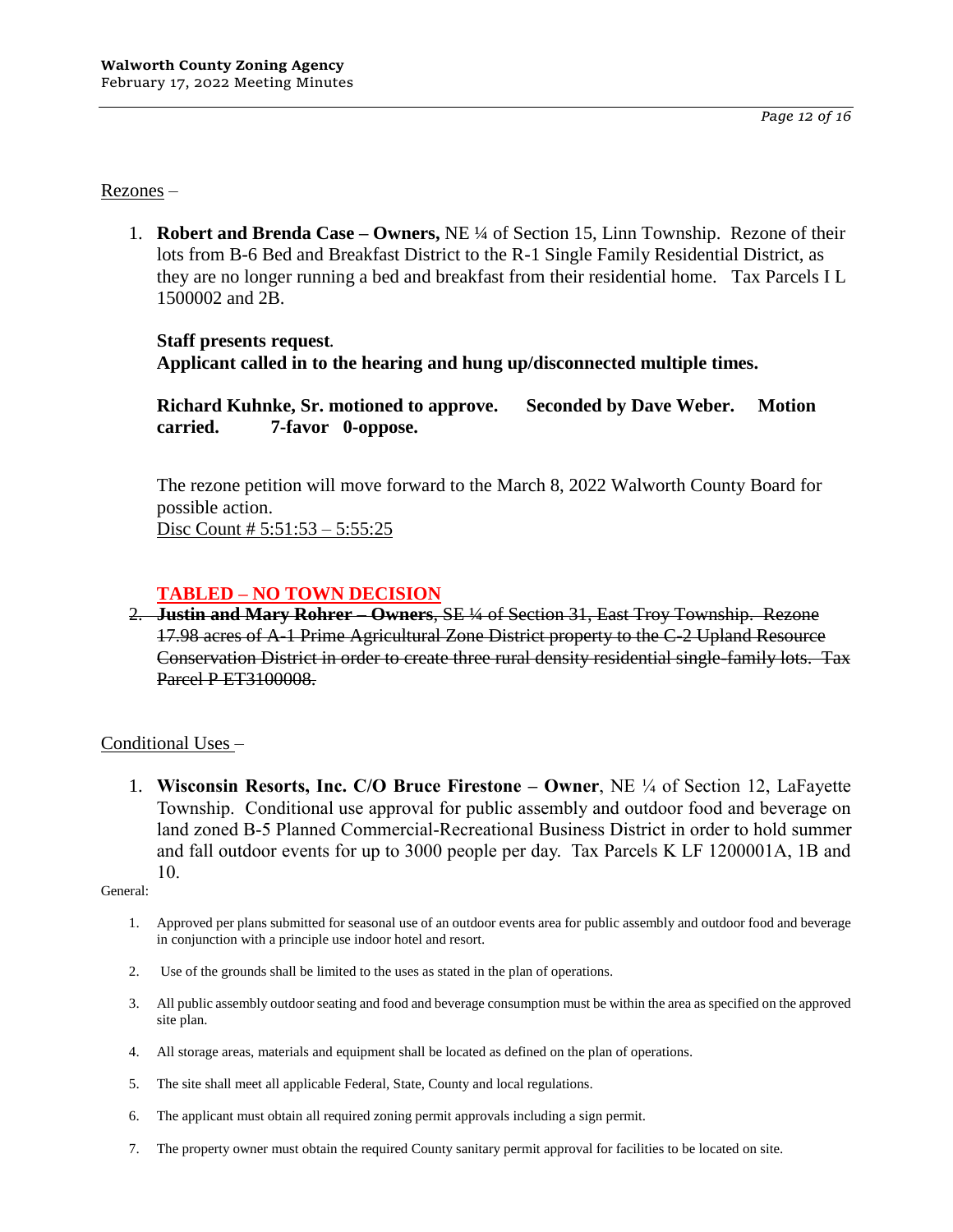- 8. Sufficient adult supervision by on site workers must be present at all times when facilities are in use.
- 9. The applicant is responsible for obtaining adequate liability insurance and keeping the insurance current during the life of this conditional use.
- 10. All lighting must be shielded and directed on to the property.
- 11. All parking must occur in the areas identified on the approved plan. Parking must meet with requirements of the county zoning ordinance. All parking must be graded and surfaced to be dust free. All parking must be in compliance with County requirements prior to use of this approval.
- 12. No filling shall occur on site without proper permit approvals.
- 13. Access approval must be obtained from the County Highway Department.
- 14. The applicant must obtain a Land Disturbance, Erosion Control & Stormwater approval from Land Conservation Office prior to construction if required by Section 26 of the Walworth County Code of Ordinances. The construction activities of this development must comply with the Walworth County Land Disturbance, Erosion Control and Stormwater Management standards contained in Section 26 of the Walworth County Code of Ordinances.
- 15. No burning shall be allowed on site as part of this public assemble and outdoor food and beverage conditional use permit approval.
- 16. If the Land Management Department determines that changes in either the character of the use or the intensity of the use are not consistent with this approval, then those changes must be brought before the County Zoning Agency for approval.
- 17. Failure to actively exercise this conditional use within three years of the approval date shall result in automatic dismissal without prejudice. The property owner may request a time extension for actively exercising the conditional use. A time extension for actively exercising the conditional use must be requested in writing during the original three-year period. Any extension requested during the three-year active exercise period greater than one year beyond the original three-year period shall require additional Town and County committee approvals.

- 18. Outdoor public assembly and outdoor food and beverage hours shall be allowed on Fridays, Saturdays and Sundays from 10:00 a.m. to 12:00 p.m. midnight each day during the months of May, June, July, August, September and October.
- 19. Outdoor use for events shall only occur during indoor event use of the commercial buildings.
- 20. The people using the proposed conditional use outdoor area shall be the same people using the principle use indoor area for the same event.
- 21. The maximum capacity of the events shall be 3000 guest per day using the 1500 parking stalls.
- 22. There shall be the potential to have guests arriving by alternate transportation (limousine, shuttles, bus, Uber, Lift) by use of a 24-foot wide continuous commercial drop off and pickup access loop.
- 23. There shall be no fireworks or firework displays launched from the site during events.
- 24. All music for onsite events both indoors and outdoors shall end by 11: p.m.
- 25. Use of the outside area for events shall conclude by 11:00 p.m.
- 26. All alcoholic beverage sales must follow required liquor license requirements.
- 27. Temporary exterior fencing shall be installed around the music event area.
- 28. The Town and County shall review the conditional use for public assembly and outdoor food and beverage in one year.
- 29. **Approval shall be effective upon receipt of Town approval.**

### **Staff presents request.**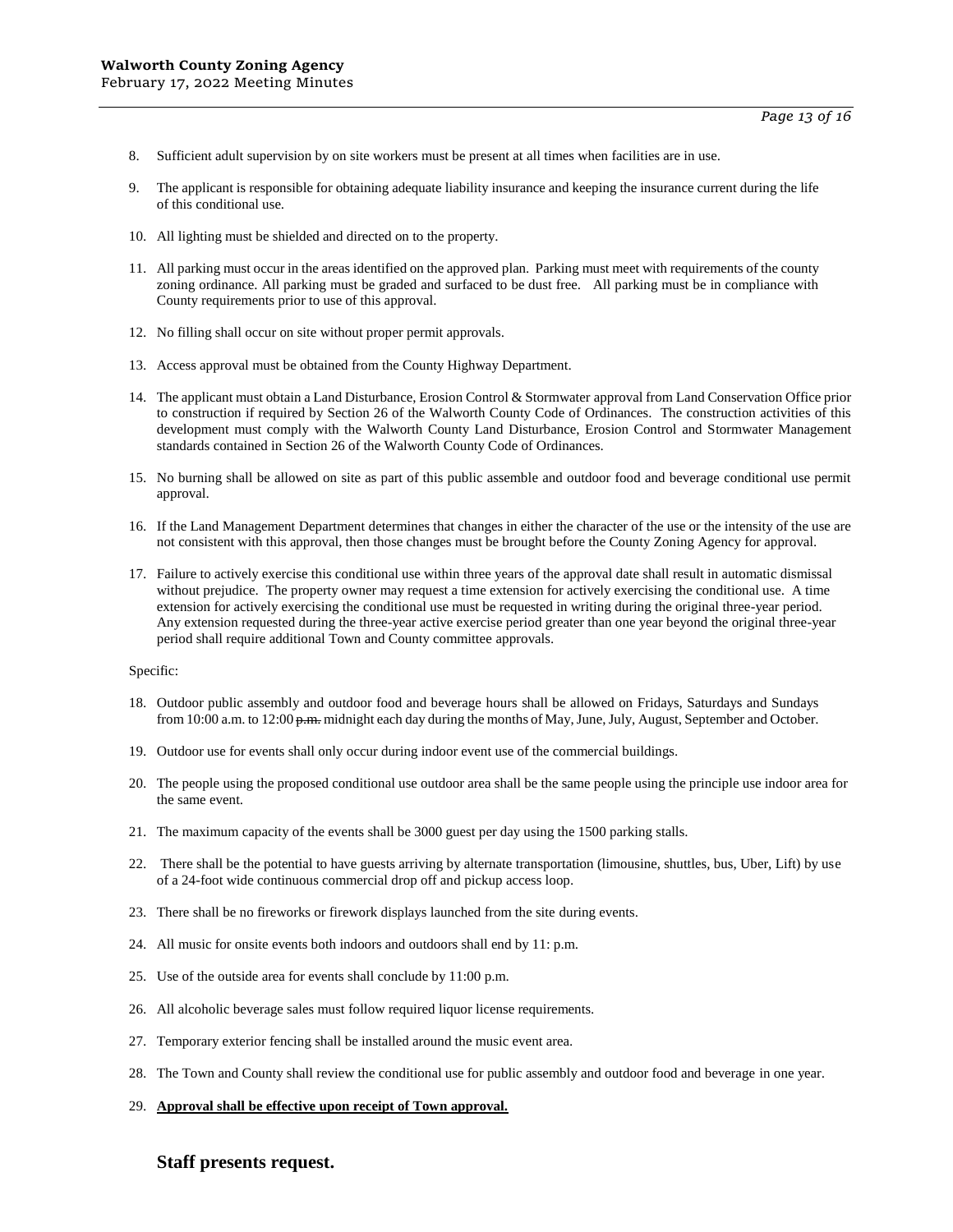**Susie Skyler / Alpine Valley Events Coordinator speaks regarding the application.** 

**Ryan Simons motioned to approve adding a condition to receive the Town approval. Seconded by Jim Van Dreser. Motion carried. 7-favor 0-oppose.**  Disc Count # 5:55:57 – 6:07:15

2. **Faye Blakeley – Owner, Kelsey Hartland – Applicant**, NE ¼ of Section 6, Walworth Township. Conditional use approval on property zoned B-2 General Business District for an athletic club called The Lofty Life Aerial Dance, LLC used for teaching circus-based fitness classes including aerial dance and other fitness classes such as yoga. Tax Parcel EA135900001.

General:

- 1. The Conditional Use for a dance studio in a barn as an athletic club with caretaker's residence in the existing house is approved as per the plan submitted with the following conditions.
- 2. Use of the grounds shall be limited to the uses as stated in the plan of operations.
- 3. The project must meet with all State, Federal and local approvals.
- 4. The applicant must obtain all required County Zoning permit including a sign permit for any proposed signage.
- 5. Sufficient adult supervision must be present at all times when facilities are in use.
- 6. The applicant must obtain an approved Land Disturbance, Erosion Control and Stormwater permit from Land Conservation if required by Ordinance.
- 7. The applicant is responsible for obtaining adequate liability insurance and keeps the insurance current during the life of this conditional use.
- 8. All lighting must be shielded and directed on to the property.
- 9. All parking must occur in the areas identified on the approved plan. Parking must meet with requirements of the county zoning ordinance. All parking must be graded and surfaced to be dust free. All parking for business on site must be in compliance with County requirements. Use of the site shall limited by the number of parking spaces available as shown on the approved site plan.
- 10. The property owner must obtain the required County sanitary permit approval for use of the sanitary facilities on site.
- 11. If the Land Management Department determines that changes in either the character of the use or the intensity of the use are not consistent with this approval, then those changes must be brought before the County Zoning Agency for approval.
- 12. Failure to actively exercise this conditional use within three years of the approval date shall result in automatic dismissal without prejudice. The property owner may request a time extension for actively exercising the conditional use. A time extension for actively exercising the conditional use must be requested in writing during the original three year period. Any extension requested during the three year active exercise period greater than one year beyond the original three year period shall require additional Town and County committee approvals.

#### Specific:

- 13. Classes shall be held on Mondays through Fridays from 9:00 a.m. to 9:00 p.m. and on Saturdays and Sundays from 9a.m. to 4 p.m.
- 14. The property owner shall obtain any required commercial building permit prior to making alterations of the barn into a dance studio. This condition is specifically regarding approval needed prior to the remove of portion of the barn ceiling between the first and second floor of the barn structure.
- 15. Maximum capacity of the athletic club as a dance studio shall be three instructors and 22 students.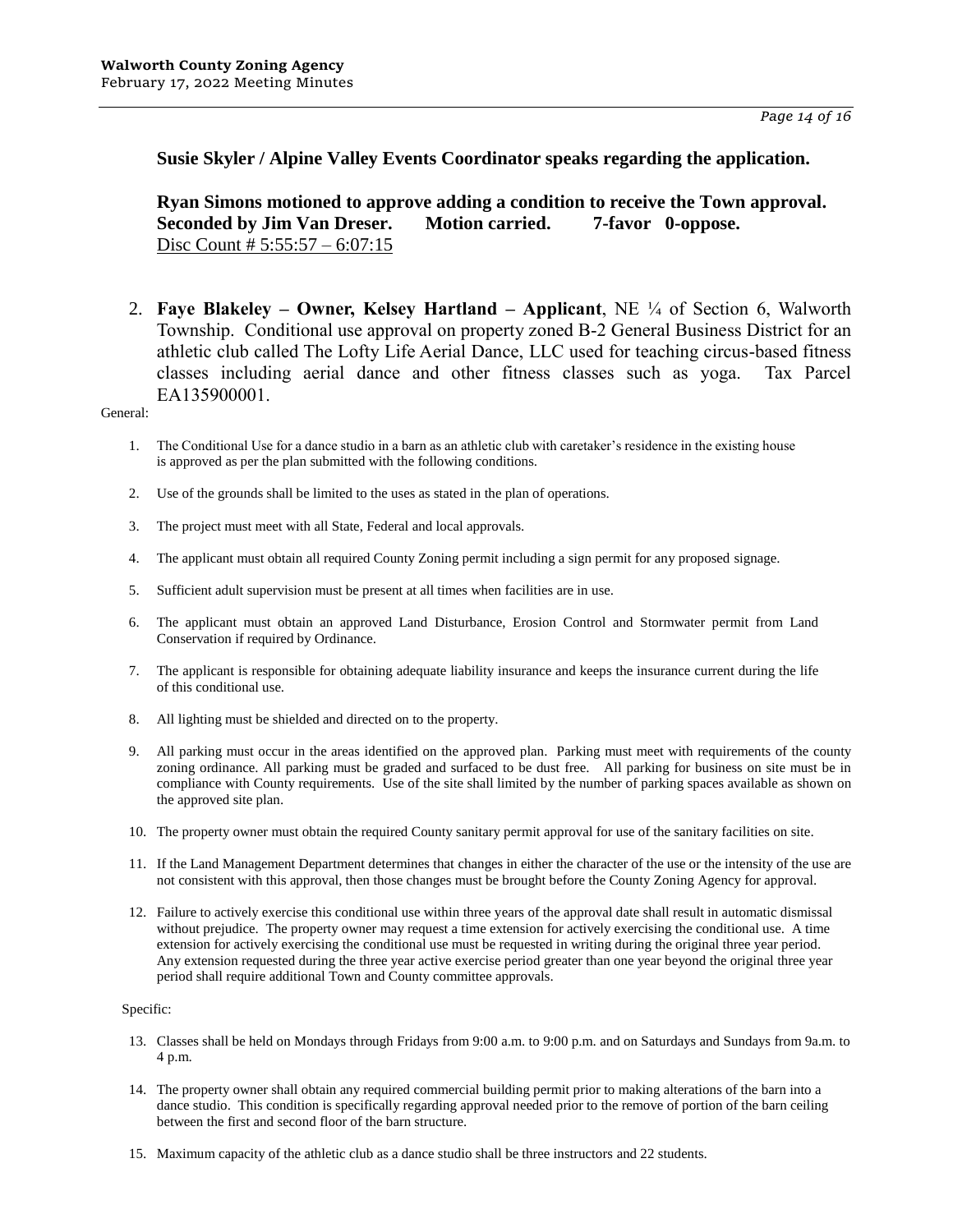*Page 15 of 16*

**Staff presents request. Kelsey Hartland speaks regarding the application.** 

**Dave Weber motioned to approve. Seconded by Jim Van Dreser. Motion carried. 7-favor 0-oppose.**  Disc Count # 6:07:25 – 6:12:50

3. **South Shore Storage, LLC – Owner, David and Donna Gustafson – Applicants**, SE ¼ of Section 32, Delavan Township. Conditional use permit review and approval for expansion of off-season storage facility by greater than 25% requiring conditional use approval as if establishing the use anew. In addition, the request is for a Planned Unit Development to allow multiple businesses of a storefront with dwelling, car repair shop and surveyors office along with the storage facility on a single parcel. Tax parcel FHO 00001.

- 1. Approved per plans submitted for a Planned Unit Development for expansion of indoor off season/mini-warehouse storage, multiple businesses of a storefront with dwelling, car repair shop and surveyors office with all additional conditions.
- 2. All storage areas shall be located as defined on the plan of operations.
- 3. This conditional use contains an overall umbrella approval for the PUD for the indoor off season/mini-warehouse storage multiple businesses of a storefront with dwelling, car repair shop and surveyors office on one parcel and an individual conditional use for each enterprise. Enforcement actions may be taken on the PUD as a whole or the conditional use approvals individually.
- 4. No general public sales allowed from the indoor storage facility. No business activities other than specified in the plan of operations may be conducted from out of the facilities.
- 5. The site shall meet all applicable Federal, State, County and local regulations.
- 6. The applicant must obtain all required zoning permits including sign permits.
- 7. No filling shall occur on site without a site grading plan and proper permit approval.
- 8. All areas shall be kept neat, clean and mowed.
- 9. All outside lighting shall be shielded and directed on site.
- 10. No fuel storage shall be located on site.
- 11. Access approval must be obtained from the Town of Delavan and be submitted for the conditional use file prior to operation on site.
- 12. All cars and trucks shall be parked in the marked spaces as identified on the approved plan of operations. Use capacity of the site shall be restricted by the cars capable of being parked in the marked spaces as identified on the plan. Parking must meet with requirements of the county zoning ordinance. The off street parking area shall be graded and surfaced to be dust free and properly drained. All parking areas shall be clearly marked. All parking shall be properly install prior to use of the site.
- 13. The applicant must obtain a Land Disturbance, Erosion Control & Stormwater approval from Land Conservation Office prior to construction if required by Section 26 of the Walworth County Code of Ordinances. The construction activities of this development must comply with the Walworth County Land Disturbance, Erosion Control and Stormwater Management standards contained in Section 26 of the Walworth County Code of Ordinances.
- 14. The storage facilities hours of operation shall be from 6:00 a.m. to 6:00 p.m.
- 15. No outside storage of building construction equipment or materials shall be allowed on site at the conclusion of building construction for the project.